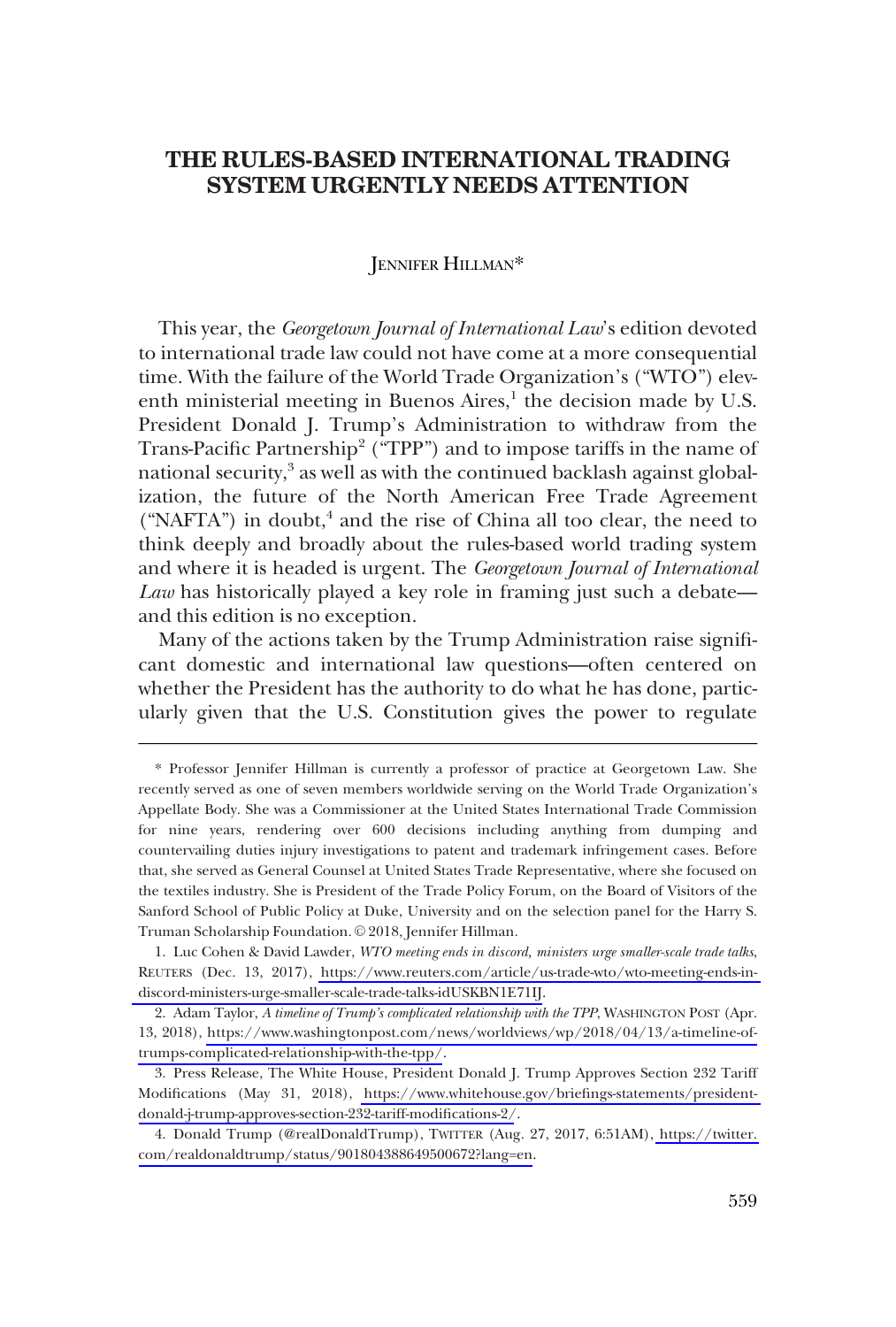#### *GEORGETOWN JOURNAL OF INTERNATIONAL LAW*

foreign commerce to the Congress, not to the President.<sup>5</sup> A number of President Trump's latest moves on trade have drawn on rarely used laws, leading many trade scholars to, as Joshua Kurland phrases it, "dust off" their statute books. The renewed use of global safeguards set forth in Mr. Kurland's article is one of a number of the resurrected tools being utilized by the Trump Administration, and it is certainly worth refreshed consideration regarding the utility of such tools and whether they can be utilized without breaking the United States' commitment under the rules of the WTO. The focus of the Trump Administration has shifted in more recent months to Section 301 of the Trade Act of 1974, with the potential imposition of tariffs and investment restrictions on China following an investigation into China's forced technology transfer policies, restrictions on foreign investment, and theft of intellectual property.<sup>6</sup> Responding to China has been a vexing problem that is touched on in the discussion of China's status—or not—as a market economy, set forth in the article by Jeffrey Telep and Richard Lutz. This is in large part explained by the many of issues surrounding the nature of China's economy, which strike at the core of the debate regarding whether China has lived up to the commitments it made when it joined the WTO, and whether the rest of the world has reciprocated. Underlying this analysis is the question of whether the WTO disciplines are up to the task of providing an open, transparent and fair trading system in the face of China's "socialist market economy."

Backlash to globalization has also been a feature of the trade landscape this year. Nowhere has the debate been more heated than on the impact that trade and trade agreements have on labor and labor rights. The very first case to test the connection between trade agreements and labor rights was decided last year in a dispute arising under the Central American Free Trade Agreement ("CAFTA") between Guatemala and United States.7 Phillip Paiement's article elucidates the highs and lows

<sup>5.</sup> Johnathan Masters, *U.S. Foreign Policy Powers: Congress and the President*, COUNCIL ON FOREIGN REL. (Mar. 2, 2017), [https://www.cfr.org/backgrounder/us-foreign-policy-powers-congress-and](https://www.cfr.org/backgrounder/us-foreign-policy-powers-congress-and-president)[president.](https://www.cfr.org/backgrounder/us-foreign-policy-powers-congress-and-president) 

<sup>6.</sup> OFF. OF THE U.S. TRADE REP., SECTION 301 REPORT INTO CHINA'S ACTS, POLICIES, AND PRACTICES RELATED TO TECHNOLOGY TRANSFER, INTELLECTUAL PROPERTY, AND INNOVATION (Mar. 22, 2018), [https://ustr.gov/about-us/policy-offices/press-office/press-releases/2018/march/](https://ustr.gov/about-us/policy-offices/press-office/press-releases/2018/march/section-301-report-chinas-acts) [section-301-report-chinas-acts](https://ustr.gov/about-us/policy-offices/press-office/press-releases/2018/march/section-301-report-chinas-acts).

Final Panel Report, *In re* Guatemala – Issues Relating to the Obligations Under Article 16.2.1 7. (a) of the CAFTA-DR, CAFTA-DR Arb. Panel (June 14, 2017), [https://www.trade.gov/industry/tas/](https://www.trade.gov/industry/tas/Guatemala%20%20%E2%80%93%20Obligations%20Under%20Article%2016-2-1(a)%20of%20the%20CAFTA-DR%20%20June%2014%202017.pdf) [Guatemala%20%20–%20Obligations%20Under%20Article%2016-2-1\(a\)%20of%20the%20CAFTA-](https://www.trade.gov/industry/tas/Guatemala%20%20%E2%80%93%20Obligations%20Under%20Article%2016-2-1(a)%20of%20the%20CAFTA-DR%20%20June%2014%202017.pdf)[DR%20%20June%2014%202017.pdf.](https://www.trade.gov/industry/tas/Guatemala%20%20%E2%80%93%20Obligations%20Under%20Article%2016-2-1(a)%20of%20the%20CAFTA-DR%20%20June%2014%202017.pdf)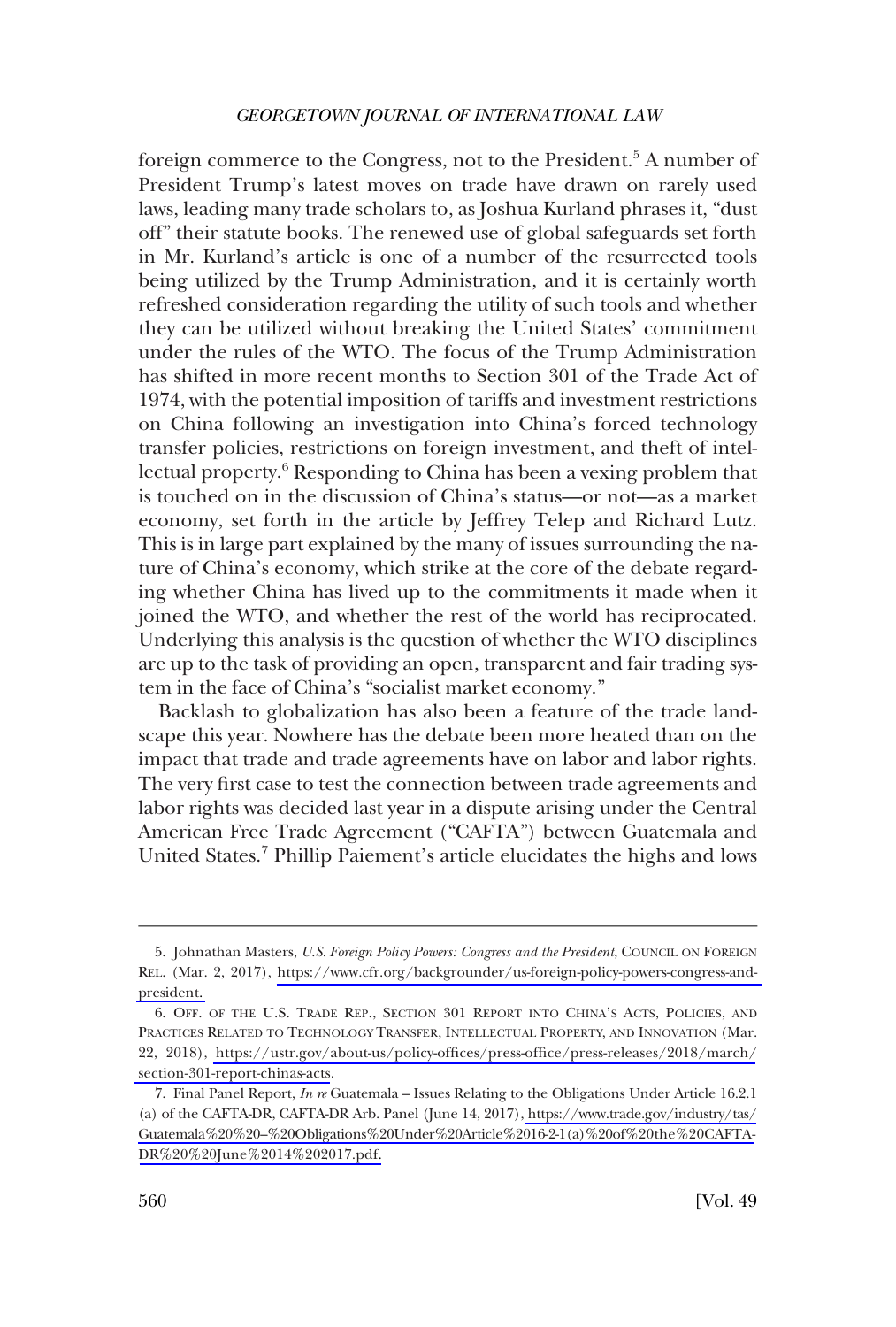#### *HILLMAN FOREWORD*

of this long-running case and provides some important insights into the ability of trade agreements to carry a broader agenda on their backs.

At the opposite end of the spectrum of the backlash is the opportunity presented by potential newly-opened markets. Kevin Fandl's article on U.S. investments in Cuba and the trade-offs being made to both open the door to such investments while appreciating the long and troubled history of trade restrictions in the country highlights the possibilities and the perils that may await those seeking to take advantage of that barely-opened door.

At the heart of a number of prior *Journal* editions has been the field of trade remedies—often viewed as the bread and butter of international trade law. This year is no different, as Ragan Updegraff's article delves into the increasingly controversial issue of when and to what extent the U.S. Department of Commerce may determine that questionnaire submissions are not adequate, and that it may exercise its authority to use "adverse facts available" in lieu of questionnaire data. Given the major impact that the use of such "facts available" has on the size of the dumping margins, striking a fair balance between using them when necessary without being unfair to cooperating respondents is critical.

This year is also a particularly fitting time for the publication of the first note to win the John D. Greenwald Writing Prize. The Competition, named after John D. Greenwald, commemorates his life by inviting top submissions on current issues relevant to international trade law, the jurisprudence of the WTO or regional trade organizations, jurisprudence concerning U.S. trade organizations, or an issue relating to the political economy or efficacy of U.S. or international trade regimes. The Winning Note this year, written by Joshua Blume, engages in a compelling application of services commitments in the WTO's General Agreement on Trade in Services ("GATS") to the cutting-edge services in and around privacy, data localization, and cybersecurity. Blume's note is an appropriate recipient of the Greenwald Prize, as the Prize's namesake was a fabulous writer who encouraged everyone around him to think deeply, critically, and honestly about international trade law and policy. John's passion for both was deeply rooted in public service and private practice. He had been a key negotiator of the early agreements of the General Agreement on Tariffs and Trade ("GATT") on trade remedies in the Tokyo Round, an architect of every piece of major trade remedy legislation of the 1970s, and later, was the first Department of